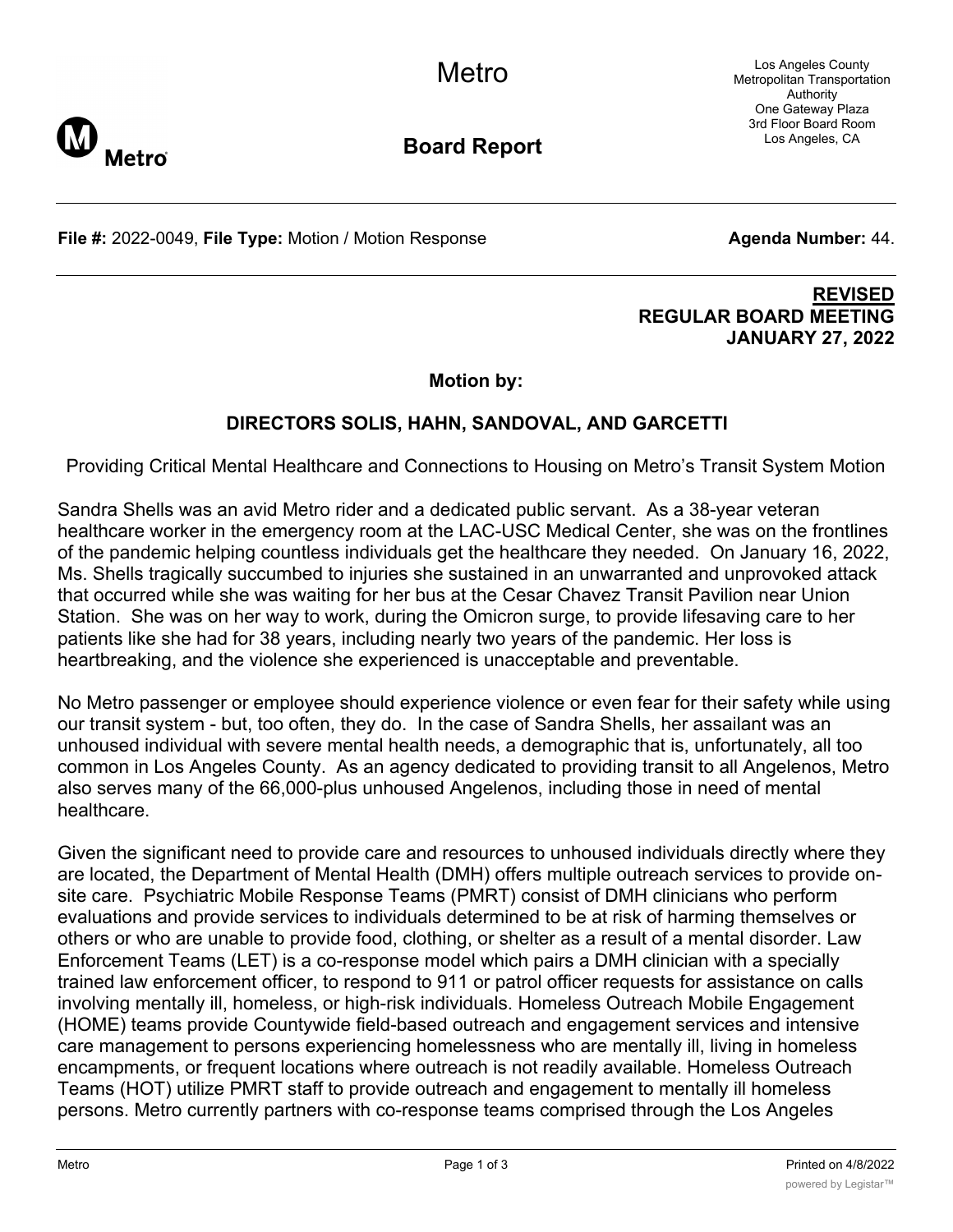Sheriff's Department (LASD) Mental Evaluation Team (MET), the Los Angeles Police Department (LAPD) Homeless Outreach and Proactive Engagement (HOPE), the Long Beach Police Department (LBPD) and mental health clinicians.

In recognition of the growing need at the Metro system, Metro recently approached DMH with a proposal to enter into an agreement to engage more effectively with persons who are in cognitive crisis and in need of support while on the Metro system. With this partnership, the goal is for DMH's outreach teams to respond to calls for assistance whenever mental illness is reported or suspected within the Metro transit system, with the mental health experts focusing on de-escalation tactics and minimizing the potential for incidents involving force. To facilitate this collaboration, between Metro and DMH, in October of 2021, the Los Angeles County Board of Supervisors passed a motion directing DMH, in coordination with County Counsel, to work with Metro and negotiate an agreement for DMH and Metro to execute and operate co-response teams and psychiatric team services. The goal of this program is to begin implementation in early 2022 and scale up from there.

As the County continues its shift toward a care first approach, with an emphasis on de-escalation to minimize the need to use force, a multi-pronged approach is necessary to ensure the safety of our Metro community. In December 2021, the Metro Board authorized an additional \$75 million for its multi-agency law enforcement contract, however law enforcement funding alone is not sufficient nor is it the only solution. In addition to the partnership with DMH, Metro partners with Los Angeles County's Department of Health Services (DHS) on a comprehensive homeless outreach and engagement program in addition to a partnership with People Assisting the Homeless (PATH) to connect homeless individuals on Metro's system with adequate health, social, and supportive housing services. Since 2017, PATH teams engaged over 5,300 individuals and nearly half have been connected with interim housing. Over 500 individuals have been permanently housed through Metro's partnership with DHS/PATH. While these accomplishments are significant, there is much more Metro can do with its partners to connect with individuals on the transit system who need help and resources. Metro must immediately expand its outreach, provide adequate resources and treatment to high acuity individuals and those experiencing homelessness on the system, and expedite the development of the Alternative Crisis Response program to make our transit system safe and welcoming for all Angelenos.

## **SUBJECT: PROVIDING CRITICAL MENTAL HEALTHCARE AND CONNECTIONS TO HOUSING ON METRO'S TRANSIT SYSTEM MOTION**

# **RECOMMENDATION**

APPROVE Motion by Directors Solis, Hahn, Sandoval, and Garcetti that direct the CEO to:

A. Immediately partner with the County to deploy the County's Multidisciplinary Homeless Outreach Teams (MDT) in collaboration with PATH, to conduct outreach to unhoused and high acuity individuals at the Cesar Chavez Transit Pavilion and throughout the Metro transit system. MDTs should work in partnership with additional County and City resources including but not limited to MET, MEU HOPE, HOST, PSAC, and DMH's Alternative Crisis Response teams including PMRT, LET, and HOME teams.